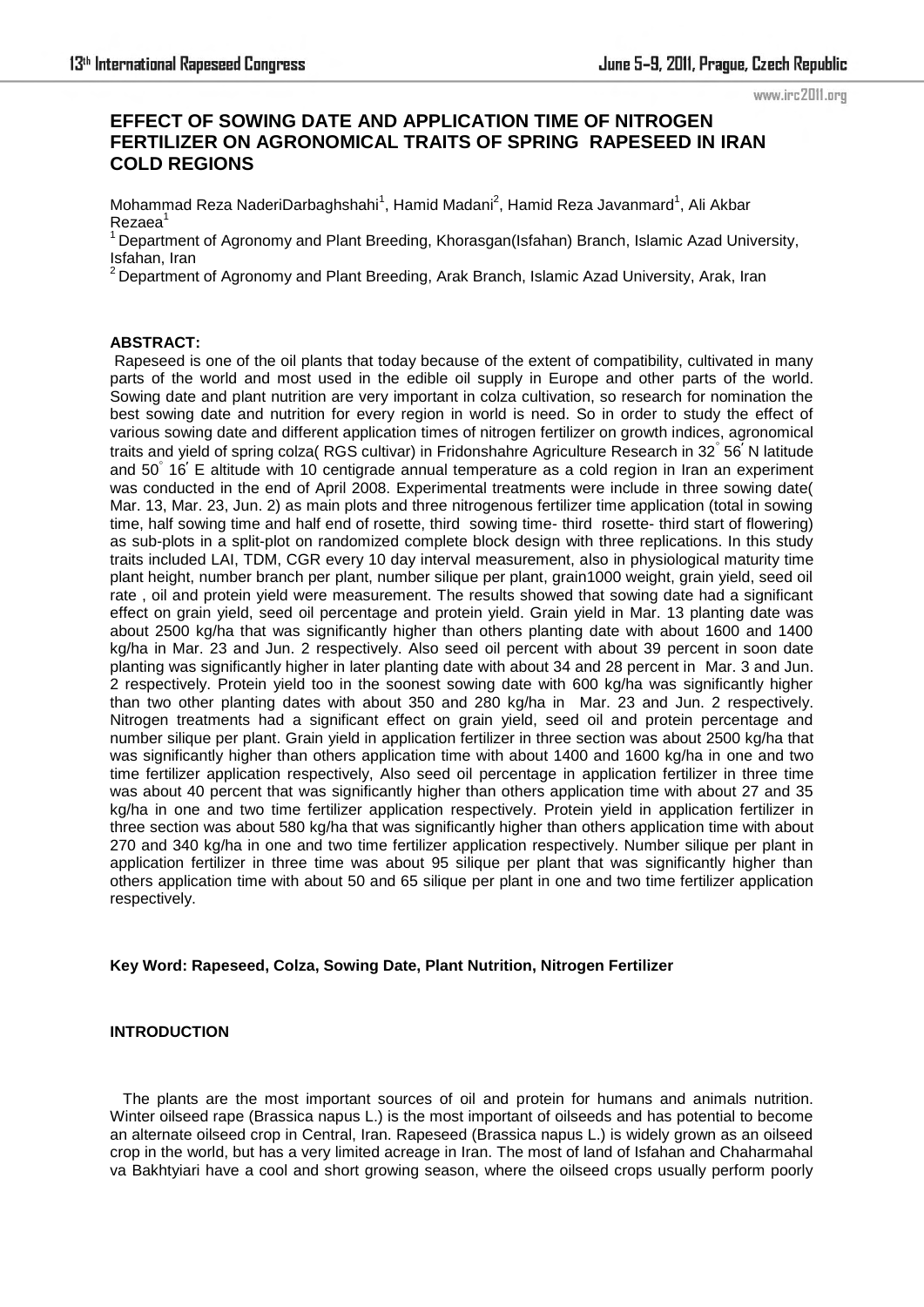#### www.irc2011.org

except rapeseed. Rapeseed is a new and promising oilseed crop for this region. In these regions the information on sowing dates of rapeseed is an important step for the forecast of the rapeseed yield (Miralles, et al 2001).

Sowing date and plant nutrition are very important in colza cultivation, so research for nomination the best sowing date and nutrition for every region in world is need. Nitrogen is a nutritive element required by plants in large amounts while its use efficiency is always slow in dry land regions, which has become one of the most nutritional-limiting factors for increasing crop yield and improving crop quality in China and Asia (Li 2007). In addition to supplying a nutrient for plant growth, N application could improve drought tolerance of plants to enhance yields (Zaman and Das 1991, Xu et al. 2005). Furthermore, nitrogen plays an important role in the antioxidant defense enzyme and lipid peroxidation metabolism of crops under stress (Saneoka et al. 2004).

An important management factor in the production of all crops is planting date. Planting date is critical in cold climates due to the potential for frost damage both early and late in the season in rape cultivation (Johnson et al., 1995). Johnson et al. (1995) showed that high temperatures at the end of the growing season can also reduce yields. Morrison and Stewart (2002) observed that flowering of rape is inhibited above 27◦C. Therefore, in the desert southwest, planting date may be important to avoid high temperatures at the end of the growing season. Environmental factors greatly affect plant growth and yield. Sowing date is an important determinant of crop yield. Sowing date depends on the onset of significant rainfall, temperature and humidity of a region. Decreasing crop yield in delayed sowing date has been reported by many workers (McDonald et al., 1983).

Available nitrogen and proper sowing data are the most important factors affecting seed yield of oilseed rape. Rollier (1970) reported on maximum uptake of nitrogen being at the rosette stage in winter oilseed rape is supported by Holmes (1980), although Anderson et al. (1958) found maximum nitrogen uptake in winter oilseed rape to be at 220 kg ha-1. Optimal spring top-nitrogen rate ranged from 120 to 240 kg ha-1 of N (Sieling et al., 1999). Almost all investigations showed that nitrogen fertilizers gave substantial oilseed rape seed yield increases even in diverse and contradicting conditions (Maroni et al. 1994, Sieling and Christen 1997). However, fertilizer nitrogen requirements can differ very much according to soil type, climate, management practice, timing of nitrogen application, cultivars and etc. (Holmes and Ainsley 1977, Kalkafi et al. 1998).

# **MATERIALS AND METHODS**

The effect of various sowing date and different application times of nitrogen fertilizer on growth indices, agronomical traits and yield of spring colza( RGS cultivar) in Fridonshahre Agriculture Research in 32° 56' N latitude and 50° 16' E altitude with 10 centigrade annual temperature as a cold region in Iran were conducted in the end of April in the year 2008. Experimental treatments were include in three sowing date( Mar. 13, Mar. 23, Jun. 2) as main plots and three nitrogenous fertilizer time application (total in sowing time, half sowing time and half end of rosette and third sowing timethird rosette- third start of flowering) as sub-plots in a split-plot on randomized complete block design with three replications. Research was conducted in a silty clay loam soil . Land preparation practices included plowing, disking and ridging plots (sized 4 by 4 m). Weeds were controlled by Triflouralin (2 L ha-1) that was applied prior to planting and incorporated into soil by disking. Nitrogen was supplied from urea and added to plots according time treatments. The seeds of rapeseed cv RGS were sown in plots by Pneumatic grain drill (model Accord, Germany) in time treatments. To reach exact plant density plant thinning was performed at 5 leaf growth stage. Some traits such as LAI, TDM, CGR every 10 day interval measurement, also in physiological maturity time plant height, number branch per plant, number silique per plant, grain1000 weight(g), grain yield(kg/ha) were measurement.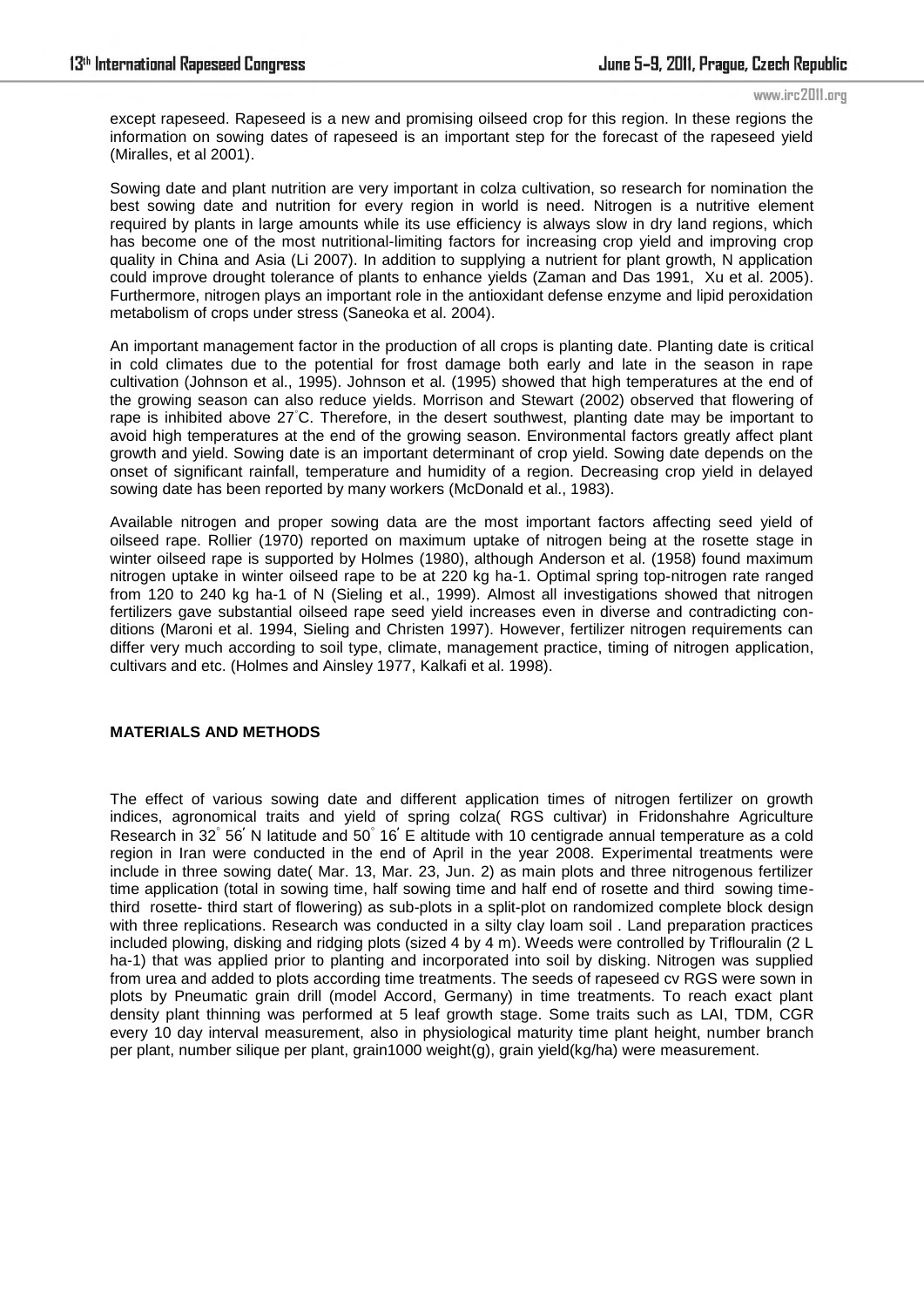# **RESULTS AND DISCUSSION**

www.irc2011.org



Data on monthly average temperature years of study of the region shown in [Figur 1.](file:///C:/Documents%20and%20Settings/alena.nakladalova/Local%20Settings/Temporary%20Internet%20Files/ŮľŘŻŘ±/ŮŮ†ŮŘ±Ř§Ů†Řł%20ŮľŘ±Ř§ÚŻ/Effects%20of%20Nitrogen%20and%20Plant%20Density%20on%20Rapeseed%20((I)Brassica%20napus(_I)%20L.)%20Yield%20and%20Yield%20Components%20in%20Southern%20Iran.htm%23t1)



#### **Branch numbers per Plant:**

 Results indicated that plant sowing had significant effects on branch number per plant but nitrogen time use had no significant effects on branch number. First plant sowing produced the highest branch number (3.5). Increasing in Branch numbers with early sowing observed by [Patll et al. \(1996\)](file:///C:/Documents%20and%20Settings/alena.nakladalova/Local%20Settings/Temporary%20Internet%20Files/ŮľŘŻŘ±/ŮŮ†ŮŘ±Ř§Ů†Řł%20ŮľŘ±Ř§ÚŻ/Effects%20of%20Nitrogen%20and%20Plant%20Density%20on%20Rapeseed%20((I)Brassica%20napus(_I)%20L.)%20Yield%20and%20Yield%20Components%20in%20Southern%20Iran.htm%2363326_ja) for rapeseed cultivars.

The nitrogen and plant sowing interaction had no significant effects on branch number.

### **Pod Number per Plant** (**PNPP):**

[Results](file:///C:/Documents%20and%20Settings/alena.nakladalova/Local%20Settings/Temporary%20Internet%20Files/ŮľŘŻŘ±/ŮŮ†ŮŘ±Ř§Ů†Řł%20ŮľŘ±Ř§ÚŻ/Effects%20of%20Nitrogen%20and%20Plant%20Density%20on%20Rapeseed%20((I)Brassica%20napus(_I)%20L.)%20Yield%20and%20Yield%20Components%20in%20Southern%20Iran.htm%23t3) exhibits that different nitrogen time use had highly significant effect on PNPP. Maximum PNPP (100) were obtained in plots that received N in three time application. The minimum PNPP (52) was produced in one time application of N. Similar results were also reported by other researchers [\(Khan et al., 2002;](file:///C:/Documents%20and%20Settings/alena.nakladalova/Local%20Settings/Temporary%20Internet%20Files/ŮľŘŻŘ±/ŮŮ†ŮŘ±Ř§Ů†Řł%20ŮľŘ±Ř§ÚŻ/Effects%20of%20Nitrogen%20and%20Plant%20Density%20on%20Rapeseed%20((I)Brassica%20napus(_I)%20L.)%20Yield%20and%20Yield%20Components%20in%20Southern%20Iran.htm%23524555_ja) [Sidlauskas and Tarakanovas, 2004\)](file:///C:/Documents%20and%20Settings/alena.nakladalova/Local%20Settings/Temporary%20Internet%20Files/ŮľŘŻŘ±/ŮŮ†ŮŘ±Ř§Ů†Řł%20ŮľŘ±Ř§ÚŻ/Effects%20of%20Nitrogen%20and%20Plant%20Density%20on%20Rapeseed%20((I)Brassica%20napus(_I)%20L.)%20Yield%20and%20Yield%20Components%20in%20Southern%20Iran.htm%23524597_ja). They showed that pod number per plant would be increased in nitrogen time application.

#### **Number Seeds Per Pod:**

 Significant differences were recorded in number of seeds per pod among various date sowing and nitrogen treatments. Maximum (330.9) were produced at first date sowing. These results are in agreement with the findings for soybean by [Ball et al. \(2000\)](file:///C:/Documents%20and%20Settings/alena.nakladalova/Local%20Settings/Temporary%20Internet%20Files/ŮľŘŻŘ±/ŮŮ†ŮŘ±Ř§Ů†Řł%20ŮľŘ±Ř§ÚŻ/Effects%20of%20Nitrogen%20and%20Plant%20Density%20on%20Rapeseed%20((I)Brassica%20napus(_I)%20L.)%20Yield%20and%20Yield%20Components%20in%20Southern%20Iran.htm%23344671_ja) and for colza by [Fathi et al. \(2002\).](file:///C:/Documents%20and%20Settings/alena.nakladalova/Local%20Settings/Temporary%20Internet%20Files/ŮľŘŻŘ±/ŮŮ†ŮŘ±Ř§Ů†Řł%20ŮľŘ±Ř§ÚŻ/Effects%20of%20Nitrogen%20and%20Plant%20Density%20on%20Rapeseed%20((I)Brassica%20napus(_I)%20L.)%20Yield%20and%20Yield%20Components%20in%20Southern%20Iran.htm%23524530_ja)

#### **1000-Seed weight:**

Results showed that the 1000-weight seed increased with increasing in time nitrogen application and early sowing. Thus, the highest and lowest values of this trait were obtained from 3.70 and 2.90 g in three and one time application N respectively. The interaction effects of nitrogen and plant sowing had no significant effect on 1000-Seed weight. These results are supported by [Trivedi and Singh \(1999\).](file:///C:/Documents%20and%20Settings/alena.nakladalova/Local%20Settings/Temporary%20Internet%20Files/ŮľŘŻŘ±/ŮŮ†ŮŘ±Ř§Ů†Řł%20ŮľŘ±Ř§ÚŻ/Effects%20of%20Nitrogen%20and%20Plant%20Density%20on%20Rapeseed%20((I)Brassica%20napus(_I)%20L.)%20Yield%20and%20Yield%20Components%20in%20Southern%20Iran.htm%23528545_ja)